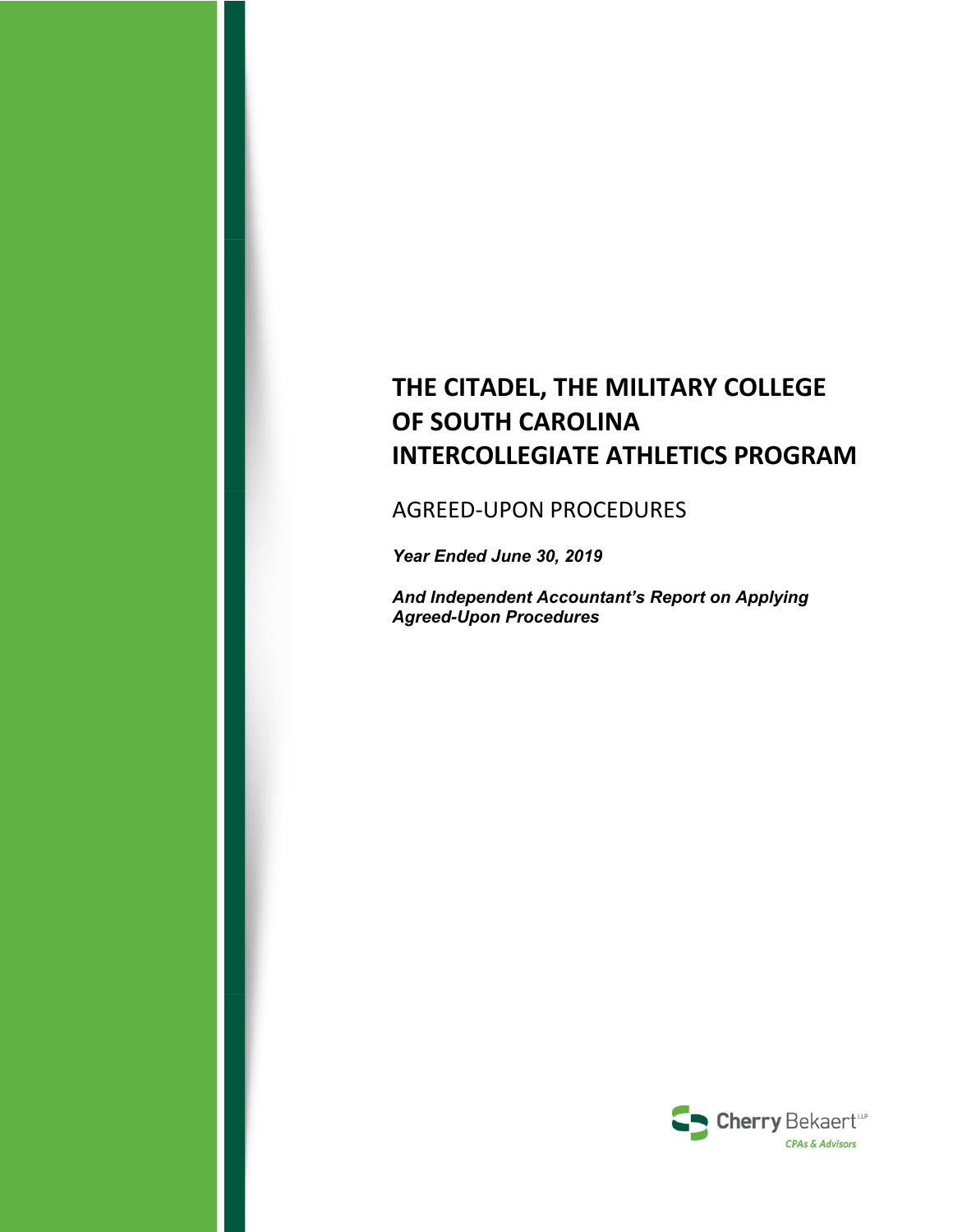# **INDEPENDENT ACCOUNTANT'S REPORT ON APPLYING AGREED‐UPON PROCEDURES**.................................................................................................................1-8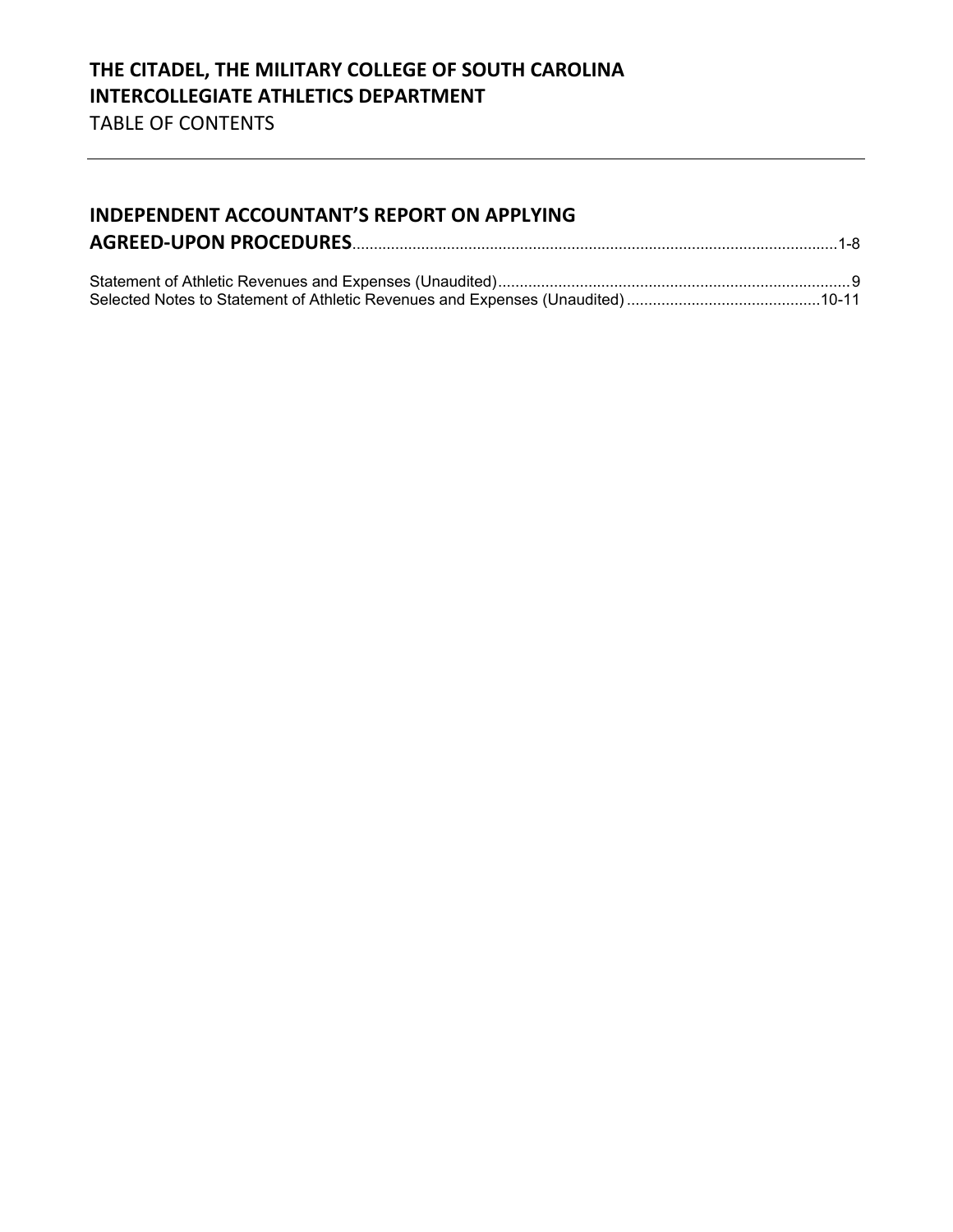

# **Independent Accountant's Report on Applying Agreed‐Upon Procedures**

General Glenn M. Walters, USMC (Retired), President The Citadel, The Military College of South Carolina Charleston, South Carolina

We have performed the procedures enumerated below, which were agreed to by the management of The Citadel, The Military College of South Carolina (the "College") solely to assist you in evaluating whether the Statement of Athletic Revenues and Expenses of the Intercollegiate Athletics Program of the College is in compliance with the National Collegiate Athletic Association ("NCAA") Bylaw 3.2.4.15.1 for the year ended June 30, 2019. The College's management is responsible for compliance with NCAA Bylaw 3.2.4.15.1. This engagement to apply agreed-upon procedures was performed in accordance with standards established by the American Institute of Certified Public Accountants. The sufficiency of these procedures is solely the responsibility of the College's management. Consequently, we make no representation regarding the sufficiency of the procedures described below either for the purpose for which this report has been requested or for any other purpose. Materiality for the purposes of this report has been determined to be \$25,000.

#### **Agreed‐Upon Procedures for Revenues**

- 1. We obtained from management the Intercollegiate Athletics Program's Statement of Athletic Revenues and Expenses (the "Statement") for the year ended June 30, 2019. We tested the mathematical accuracy of the Statement, traced the individual revenue line items to management's worksheets and compared the amounts on management's worksheets to the College's general ledger. No exceptions were noted as a result of these procedures. If a specific reporting category was less than 4% of total revenues, no procedures were required for that specific category. We also compared each major revenue account greater than 10% of total revenues to prior year amounts, and obtained an understanding of any variation greater than 10% as follows:
	- Direct institutional support revenue increased \$579,081 or 15% during the year ended June 30, 2019, because the College recognized higher profit on auxiliaries in the current year. Some of the additional profit can be used at the discretion of the Vice President of Finance and was allocated to direct institutional support.

**Reference**

2. We compared five operating revenue receipts listed below to supporting schedules provided by the College.

|                                             | Reference     |   |         |  |
|---------------------------------------------|---------------|---|---------|--|
| <b>Description</b>                          | <b>Number</b> |   | Amount  |  |
| 1. University of South Florida              | F0011667      | S | 75.000  |  |
| 2. Football vs. University of Alabama       | F0011092      |   | 500,000 |  |
| 3. Men's Basketball vs. Campbell University | F0010977      |   | 10.000  |  |
| 4. Men's Basketball Las Vegas Invitational  | F0010977      |   | 102,500 |  |
| 5. Men's Basketball vs Clemson University   | F0010811      |   | 95,000  |  |
|                                             |               |   |         |  |

No exceptions were noted as a result of these procedures.

3. We compared and recalculated total revenues related to ticket sales, complimentary tickets provided, and unsold tickets during the year ended June 30, 2019, to the total ticket revenue reported on the Statement and related attendance figures.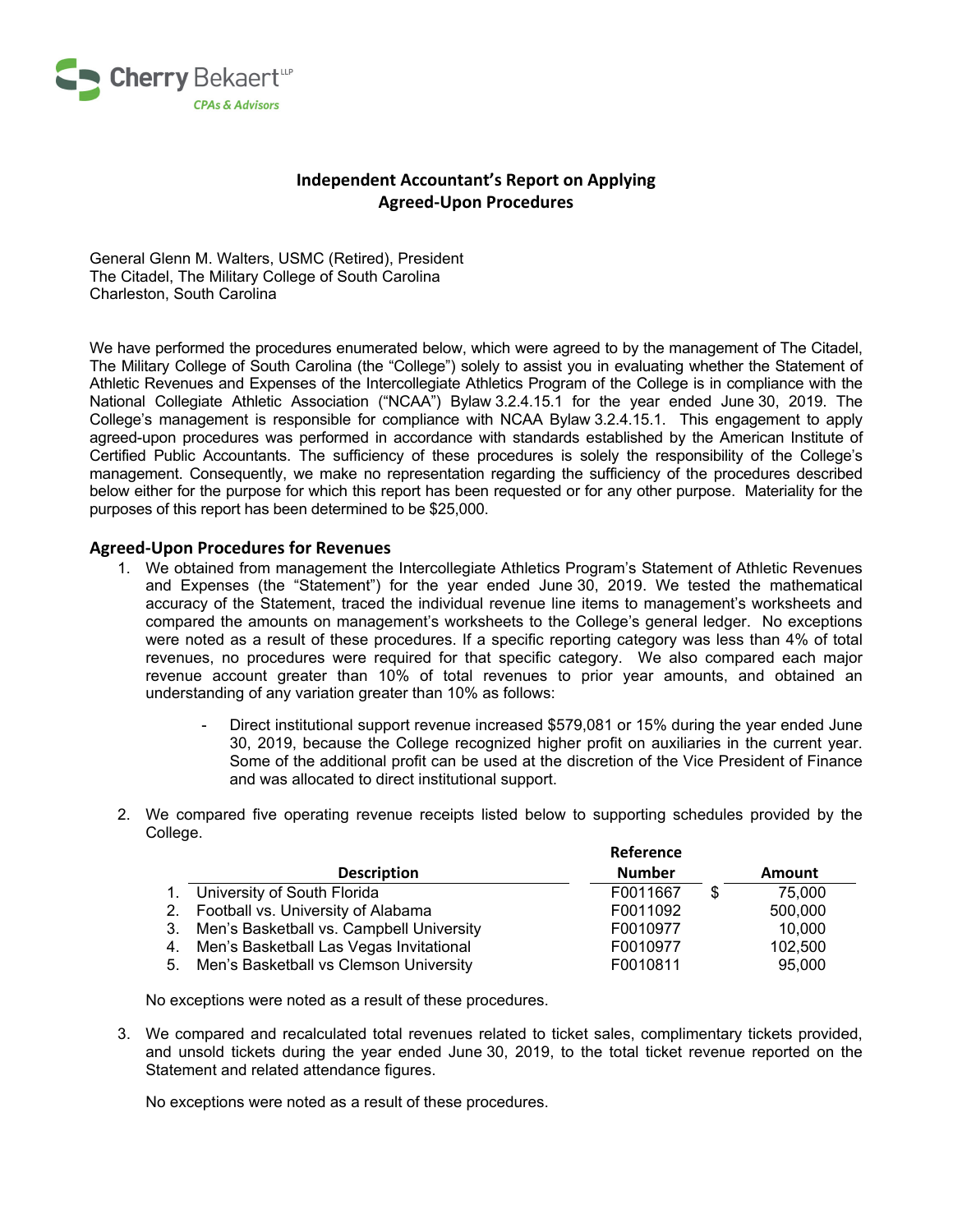4. We recalculated the amount of student fees for the year ended June 30, 2019, based on enrollment reports and athletic fees for each term. We also obtained and documented an understanding of the College's methodology for allocating student fees to Intercollegiate Athletics Programs. In addition, we traced the calculation to student fee totals.

No exceptions were noted as a result of these procedures.

- 5. Direct state or other governmental support revenues were less than 4% of total revenues. No procedures were required for this specific category.
- 6. We obtained, recalculated, and traced to the general ledger supporting detail for direct institutional support and recalculated totals.

No exceptions were noted as a result of these procedures.

7. We obtained and recalculated a detailed schedule of guarantee revenue and compared the amounts to the amounts recorded in the general ledger. We selected five distributions received by the College and obtained supporting documentation to gain an understanding of the relevant terms and conditions. We compared the contract revenue amounts to the amounts recorded in the general ledger.

|    |                                           | Reference     |   |               |
|----|-------------------------------------------|---------------|---|---------------|
|    | <b>Description</b>                        | <b>Number</b> |   | <b>Amount</b> |
|    | University of South Florida               | F0011667      | S | 75,000        |
| 2. | Football vs. University of Alabama        | F0011092      |   | 500,000       |
| 3. | Men's Basketball vs. Campbell University  | F0010977      |   | 10,000        |
| 4. | Men's Basketball Las Vegas Invitational   | F0010977      |   | 102,500       |
|    | 5. Men's Basketball vs Clemson University | F0010811      |   | 95,000        |

No exceptions were noted as a result of these procedures.

8. We obtained the detailed listing of contributions, compared the total to the Statement, and recalculated totals. We inspected the listing, finding one contribution in the amount of \$1,750,000 that was greater than 10% of all contributions received by the Intercollegiate Athletics Program. We confirmed the \$1,750,000 contribution with The Brigadier Foundation and compared the amount confirmed by The Brigadier Foundation to supporting documentation.

- 9. In-kind contributions revenue was less than 4% of total revenues. No procedures were required for this specific category.
- 10. Revenues from NCAA distributions were less than 4% of total revenues. No procedures were required for this specific category.
- 11. Program sales, concessions, novelty sales, and parking revenues were less than 4% of total revenues. No procedures were required for this specific category.
- 12. Royalties, advertisements, and sponsorships revenues were less than 4% of total revenues. No procedures were required for this specific category.
- 13. Other revenue was less than 4% of total revenues. No procedures were required for this specific category.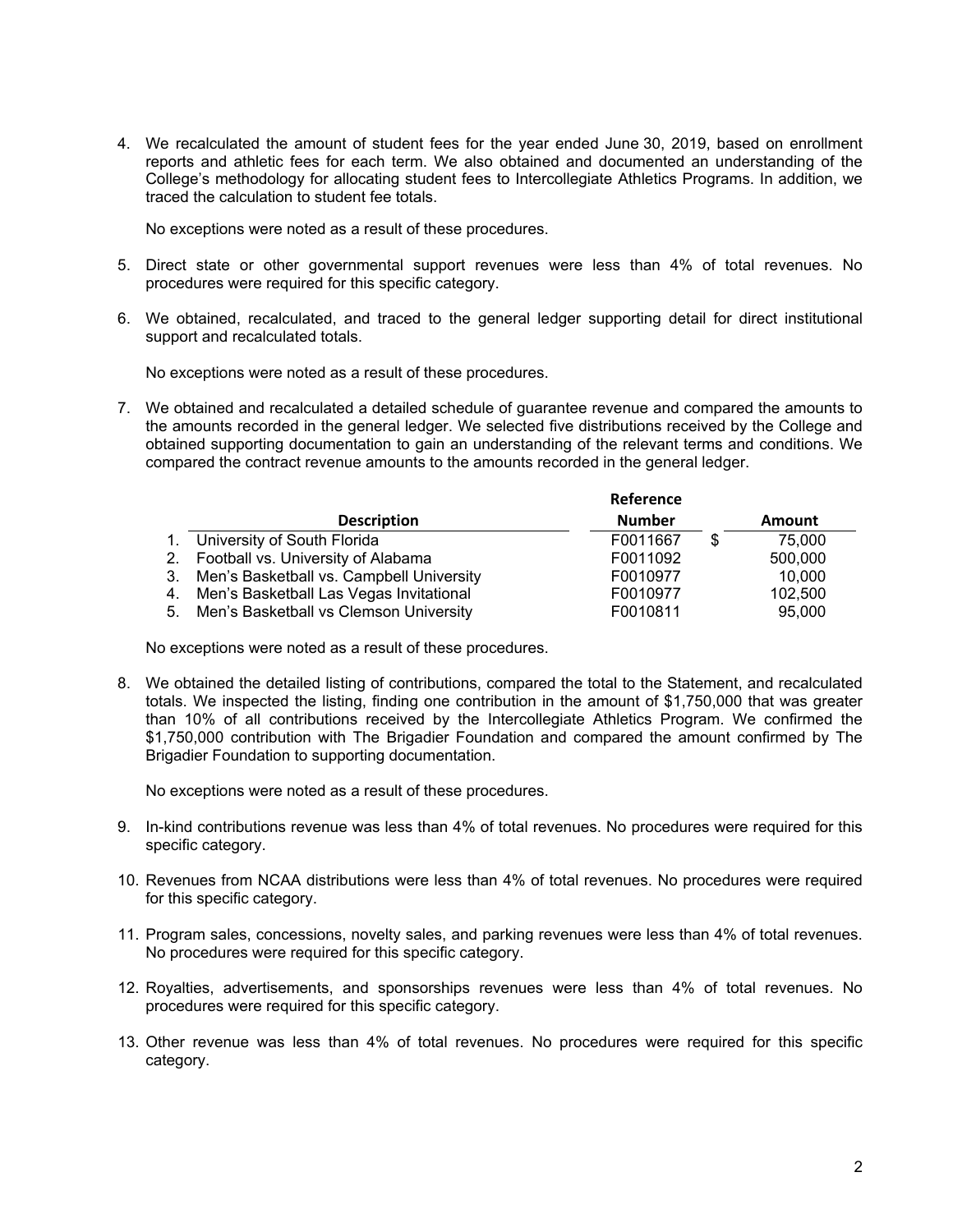#### **Agreed‐Upon Procedures for Expenses**

1. We tested the mathematical accuracy of the Statement, traced the individual expense line items to management's worksheets, and compared the amounts on management's worksheets to the College's general ledger. No exceptions were noted as a result of these procedures. If a specific reporting category was less than 4% of total expenses, no procedures were required for that specific category. We also compared each major expense account over 10% of total expenses to prior year amounts. We noted no variations greater than 10%.

No exceptions were noted as a result of these procedures.

2. We compared the 20 disbursements listed below to supporting schedules provided by the College.

|     |                                         | Reference     | <b>Disbursement</b> |
|-----|-----------------------------------------|---------------|---------------------|
|     | Payee                                   | <b>Number</b> | Amount              |
| 1.  | Sheraton Roanoke Hotel                  | S0139973      | \$<br>14,588        |
| 2.  | <b>Holiday Inn Riverview</b>            | S0140857      | 5,782               |
| 3.  | Courtyard by Marriott                   | S0147053      | 5,361               |
| 4.  | <b>Holiday Inn Express</b>              | S0145906      | 5,806               |
| 5.  | <b>Embassy Suites</b>                   | S0136925      | 4,176               |
| 6.  | Adidas America Inc.                     | 10101725      | 3,327               |
| 7.  | Adidas America Inc.                     | 10112763      | 1,770               |
| 8.  | Agron Adidas Outdoor                    | S0131642      | 1,150               |
| 9.  | Adidas INDY LLC                         | 10101671      | 3,353               |
| 10. | <b>Daniel Willis</b>                    | 10101360      | 1,090               |
| 11. | <b>Marriott Macon City</b>              | S0136782      | 15,574              |
| 12. | Kelly Tours Inc.                        | 10108451      | 14,000              |
| 13. | <b>Comfort Inn Homewood</b>             | S0139825      | 3,715               |
| 14. | <b>Holiday Inn Express</b>              | S0143185      | 1,797               |
| 15. | Silver Legacy Hotel Depos               | S0136785      | 2,061               |
| 16. | The Budd Group Inc.                     | P0030308      | 163,188             |
| 17. | <b>Budget Transfer</b>                  | J0025422      | 281,593             |
| 18. | <b>Budget Transfer</b>                  | J0025714      | 99,000              |
| 19. | <b>Overhead Allocation</b>              | N/A           | 474,086             |
| 20. | <b>Baseline Sports Construction LLC</b> | 10104036      | 47,750              |

No exceptions were noted as a result of these procedures.

3. We selected 10% or 29 athletic students from the listing of institutional student aid recipients during the year ended June 30, 2019 as provided below. We recalculated the athletic student aid for each sport and overall. No exceptions were noted as a result of these procedures.

|     | ID       | <b>Sport</b>          | <b>Amount</b> |
|-----|----------|-----------------------|---------------|
| 1.  | 10635546 | Men's Basketball      | \$<br>2,928   |
| 2.  | 10628063 | Football              | 16,970        |
| 3.  | 10596644 | Football              | 24,270        |
| 4.  | 10597628 | <b>Women's Soccer</b> | 27,411        |
| 5.  | 10626959 | <b>Women's Soccer</b> | 13,348        |
| 6.  | 10606817 | Women's Volleyball    | 26,866        |
| 7.  | 10615047 | Football              | 27,894        |
| 8.  | 10613643 | Women's Volleyball    | 27,342        |
| 9.  | 10630122 | Football              | 31,570        |
| 10. | 10630131 | Football              | 31,624        |
| 11. | 10624403 | Football              | 26,394        |
| 12. | 10623627 | Men's Basketball      | 25,094        |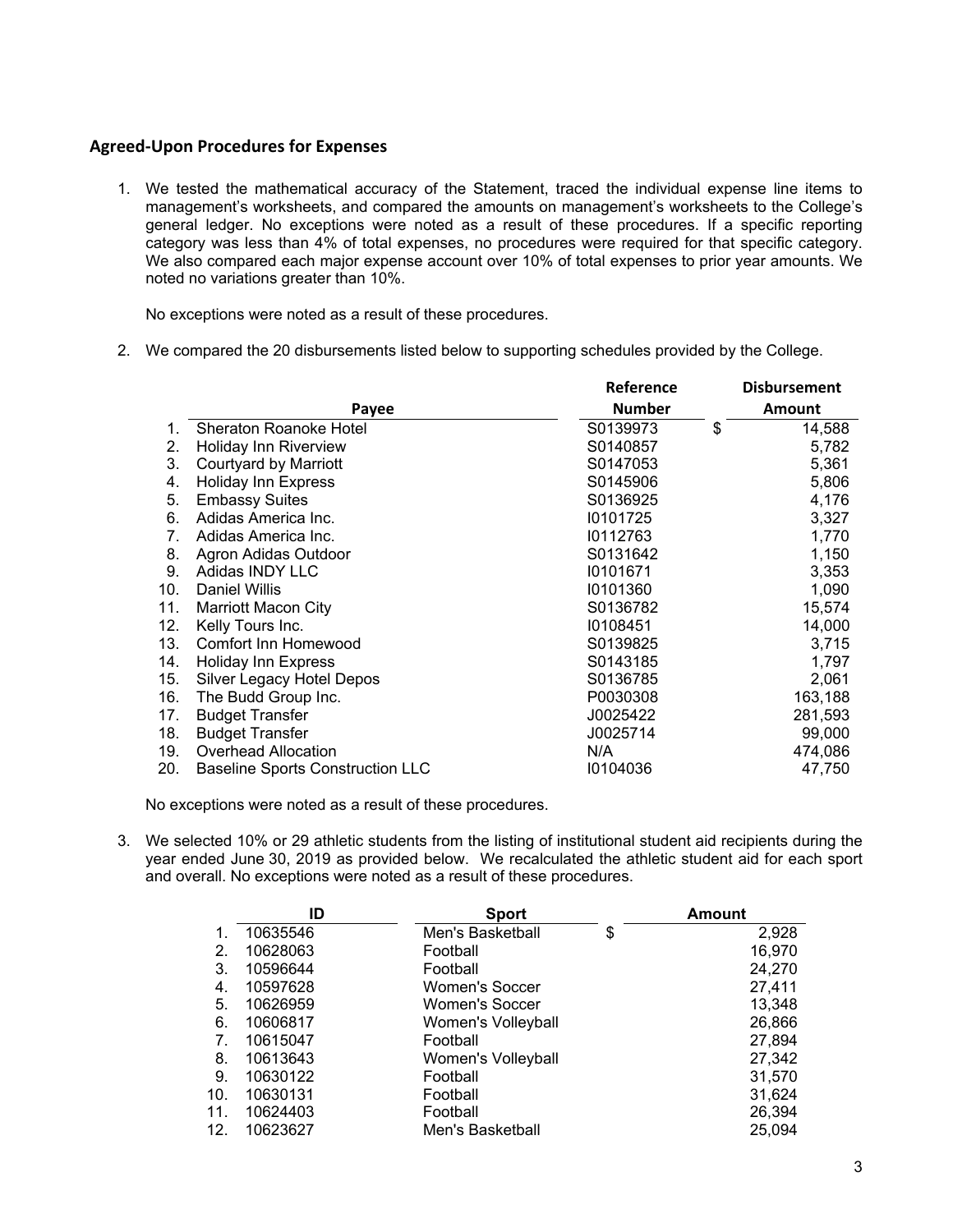| 13. | 10570173 | Baseball             | 12,600 |
|-----|----------|----------------------|--------|
| 14. | 10629428 | Football             | 31,690 |
| 15. | 10608391 | <b>Women's Track</b> | 25,666 |
| 16. | 10610371 | Football             | 26,320 |
| 17. | 10622001 | Women's Volleyball   | 25,887 |
| 18. | 10616356 | Football             | 12,173 |
| 19. | 10622283 | Football             | 26,301 |
| 20. | 10631056 | Men's Wrestling      | 28,308 |
| 21. | 10623721 | Football             | 13,806 |
| 22. | 10616003 | Football             | 29,717 |
| 23. | 10596435 | Women's Volleyball   | 26,875 |
| 24. | 10623326 | Football             | 19,087 |
| 25. | 10622753 | Football             | 23,641 |
| 26. | 10630374 | Football             | 31,534 |
| 27. | 10615934 | Football             | 28,000 |
| 28. | 10604783 | Men's Basketball     | 20,812 |
| 29. | 10630709 | Women's Track        | 32,150 |

We obtained individual student account details for each selection and compared total aid allocated from the related aid award letter to the student's account. For each student selected, we also ensured their information was reported accurately in either the NCAA's Compliance Assistant software (the "Software") or entered directly into the NCAA Membership Financial Reporting System (the "System") using the following criteria for which no exceptions were noted.

- a. The equivalency value for each student-athlete in all sports, including head-count sports, needs to be converted to a full-time equivalency value. The full-time equivalency value is calculated using the athletic grant amount reported on the Calculation of Revenue Distribution Equivalencies Report ("CRDE") from the NCAA's Compliance Assistant ("CA") software as the numerator and the full grant amount which is the total cost for tuition, fees, course-related books, room and board for an academic year as the denominator. If using the NCAA CA software, this equivalency value will be calculated on the CRDE report labeled "Revenue Distribution Equivalent Award".
- b. Grants-in-aid is calculated by using the revenue distribution equivalencies by sport and in aggregate. (Athletic grant amount divided by the full grant amount).
- c. Other expenses related to attendance (also known as gap money or cost of attendance) should not be included in grants-in-aid revenue distribution equivalencies. Only tuition, fees, room, board and course-related books are countable for grants-in-aid revenue distribution per Bylaw [20.02.07](https://20.02.07)).
- d. Full grant amount should be entered as a full year of tuition, not a semester or quarter.
- e. Student-athletes are to be counted once and should not receive a revenue distribution equivalency greater than 1.00.
- f. Athletics grants are valid for revenue distribution purposes only in sports in which the NCAA conducts championships competition, emerging sports for women, and bowl subdivision football.
- g. Grants-in-aid are valid for revenue distribution purposes in NCAA sports that do not meet the minimum contests and participants' requirements of Bylaw 20.9.6.3.
- h. Institutions providing grants to student-athletes listed on the CRDE as "Exhausted Eligibility (fifthyear)" or "Medical" receive credit in the grants-in-aid component.
- i. The athletics aid equivalency cannot exceed maximum equivalency limits. However, the total revenue distribution equivalency can exceed maximum equivalency limits due to exhausted eligibility and medical equivalencies (reference Bylaw 15.5.3.1).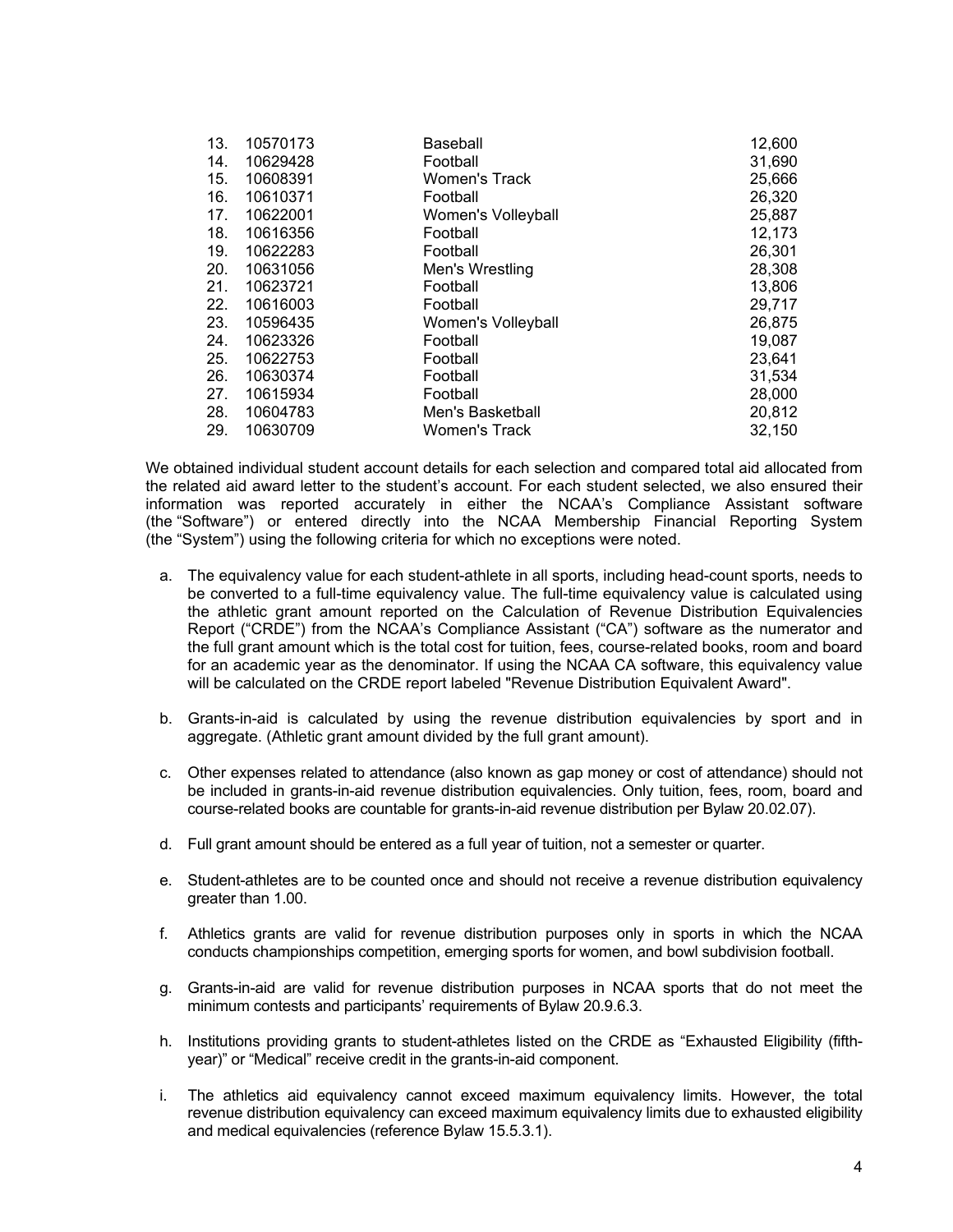- j. If a sport is discontinued and the athletic grant(s) are still being honored by the institution, the grant(s) are included in student-athlete aid for revenue distribution purposes.
- k. All equivalency calculations should be rounded to two decimal places.
- l. If a selected student received a Pell Grant, the value of the grant should not be included in the calculation of equivalencies or the total dollar amount of student athletic aid expense for the institution.
- m. If a selected student received a Pell Grant, the student's grant should not be included in the total number and total dollar value of Pell Grants reported for Revenue Distribution purposes in the NCAA Membership Financial Reporting System.

No exceptions were noted as a result of these procedures.

- 4. Guarantees expense was less than 4% of total expenses. No procedures were required for this specific category.
- 5. We obtained and inspected a listing of coaches employed by the College during the year ended June 30, 2019. We selected five coaches, including football and men's basketball, listed below and compared the financial terms and conditions of each selection to the related coaching salaries, benefits, and bonuses recorded by the College in the Statement during the year ended June 30, 2019. We also obtained and inspected respective payroll summary registers for each selection and compared the amounts reported to the related salaries, benefits, and bonuses paid to the expense reported by the College. In addition, we compared the totals recorded to any employment contracts executed for the coaches selected.

|                | <b>Employee</b>       | <b>Sport</b>     | <b>Position</b>              |
|----------------|-----------------------|------------------|------------------------------|
| $\mathbf{1}$ . | <b>Brent Thompson</b> | Football         | <b>Head Coach</b>            |
| 2.             | Duggar Baucom         | Men's Basketball | <b>Head Coach</b>            |
|                | 3. Tony Skole         | Baseball         | <b>Head Coach</b>            |
|                | 4. Lou Conte          | Football         | <b>Offensive Coordinator</b> |
|                | 5. Daniel Willis      | Baseball         | Assistant Head Coach         |

No exceptions were noted as a result of these procedures.

6. We obtained and inspected a listing of support staff/administrative salaries, benefits, and bonuses paid by the College during the year ended June 30, 2019. We selected five support staff/administrative employees listed below and compared the financial terms and conditions of each selection to the related support staff/administrative salaries, benefits, and bonuses paid by the College recorded in the Statement during the year ended June 30, 2019. We also obtained and inspected respective payroll summary registers for each selection and compared the amounts reported to the related salaries, benefits, and bonuses paid to the expense reported by the College.

|                  | Employee                         | <b>Department</b>                | <b>Position</b>                                                         |
|------------------|----------------------------------|----------------------------------|-------------------------------------------------------------------------|
| $\mathbf{1}$ .   | Michael Capaccio                 | Administration                   | <b>Athletic Director</b>                                                |
| 2.               | Geoffrey N. Von<br><b>Dollen</b> | Administration                   | Senior Associate Athletic Director for<br><b>Finance and Operations</b> |
| 3.               | Kathleen Brown                   | Compliance                       | <b>Assistant Athletic Director for</b><br>Compliance                    |
| $\overline{4}$ . | Michael A.<br>Dunkerley          | <b>Facilities and Operations</b> | <b>Assistant Athletic Director for Facilities</b>                       |
| 5.               | Austin Hopcia                    | Compliance                       | Assistant Director of Compliance and<br><b>Business</b>                 |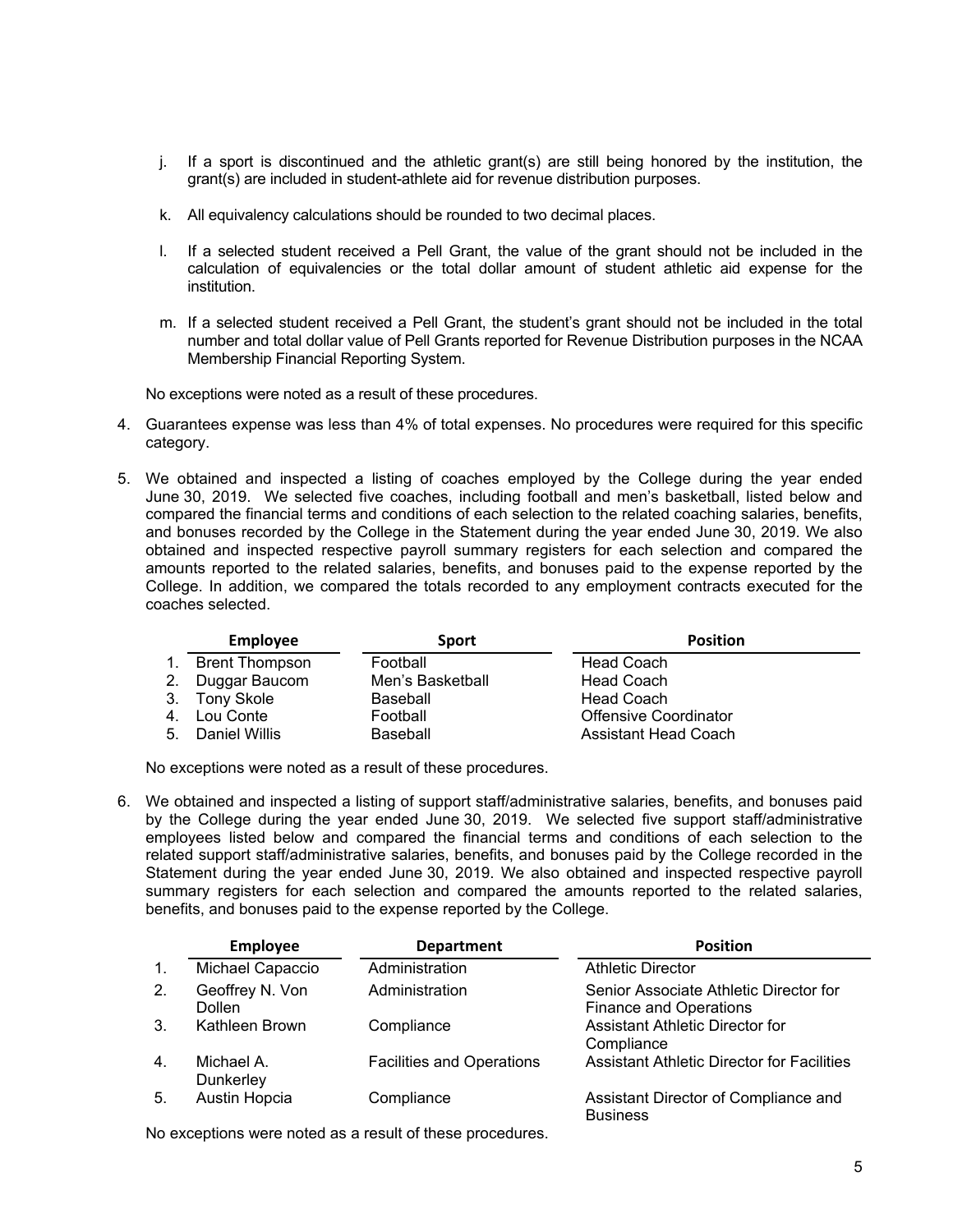- 7. Recruiting expense was less than 4% of total expenses. No procedures were required for this specific category.
- 8. We obtained an understanding of the College's team travel policies. We compared the policies to existing institutional and NCAA-related policies. We obtained the general ledger detail of travel expenses and compared it to the total travel expenses reported on the Statement and recalculated totals.

No exceptions were noted as a result of these procedures.

9. We obtained the general ledger detail of total equipment, uniforms, and supplies expense and compared it to the equipment, uniforms, and supplies expense reported on the Statement and recalculated totals. From this detail, we selected five expenses listed below and obtained supporting documentation to validate the existence of the transaction and accuracy of recording.

|                |                         | <b>Reference</b> | <b>Disbursement</b> |
|----------------|-------------------------|------------------|---------------------|
|                | Pavee                   | <b>Number</b>    | Amount              |
|                | Adidas America Inc.     | 10101725         | \$<br>3.327         |
| 2 <sub>1</sub> | Adidas America Inc.     | 10112763         | 1.770               |
|                | 3. Agron Adidas Outdoor | S0131642         | 1,150               |
|                | 4. Adidas INDY LLC      | 10101671         | 3,353               |
| 5.             | Daniel Willis           | 10101360         | 1.090               |

No exceptions were noted as a result of these procedures.

- 10. Game expense was less than 4% of total expenses. No procedures were required for this specific category.
- 11. Fundraising, marketing, and promotion expense was less than 4% of total expenses. No procedures were required for this specific category.
- 12. We obtained a listing of athletic facilities debt service schedules, lease payments, and rental fees and recalculated its arithmetic accuracy. We compared the payments to supporting debt financing agreements. We also compared the amounts recorded to the Statement and recalculated totals. We compared the total of facility payments to supporting debt financing agreements.

No exceptions were noted as a result of these procedures.

13. We obtained a detailed listing of direct overhead and administrative expense, recalculated its arithmetic accuracy and compared the amounts to the amounts recorded in the general ledger. We compared the general ledger amounts to the amounts reported on the Statement and recalculated totals. From this detail, we selected five expenses listed below and obtained supporting documentation to validate the existence of the transaction and accuracy of recording.

|    |                                         | Reference     |   | <b>Disbursement</b> |
|----|-----------------------------------------|---------------|---|---------------------|
|    | Pavee                                   | <b>Number</b> |   | Amount              |
|    | The Budd Group Inc.                     | P0030308      | S | 163,188             |
| 2. | <b>Budget Transfer</b>                  | J0025422      |   | 281,593             |
| 3. | <b>Budget Transfer</b>                  | J0025714      |   | 99,000              |
| 4. | Overhead Allocation                     | N/A           |   | 474.086             |
| 5. | <b>Baseline Sports Construction LLC</b> | 10104036      |   | 47.750              |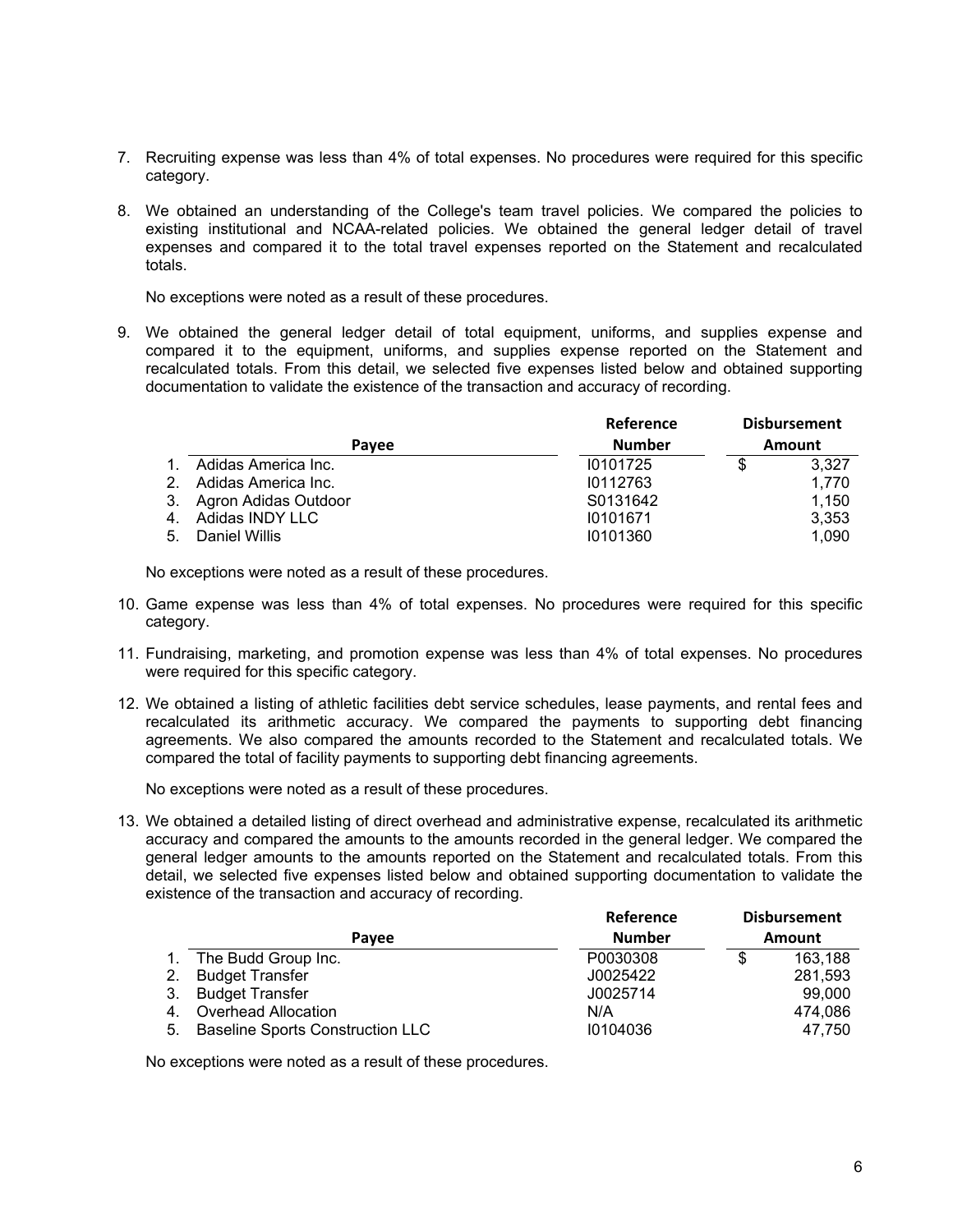- 14. Medical expenses and medical insurance expense was less than 4% of total expenses. No procedures were required for this specific category.
- 15. Membership and dues expenses group was less than 4% of total expenses. No procedures were required for this specific category.
- 16. Other Operating expenses group was less than 4% of total expenses. No procedures were required for this specific category.

#### **Additional Agreed‐Upon Procedures**

1. We compared the sports sponsored reported in the NCAA Membership Financial Reporting System to the squad lists of the College noting no discrepancies.

No exceptions were noted as a result of these procedures.

2. We compared current year grants-in-aid revenue equivalencies to prior year reported equivalencies per the Membership Financial Report submission.

No exceptions were noted as a result of these procedures

3. We obtained the College's Sports Sponsorship and Demographic Forms Report for the reporting year. We reviewed it to validate that the countable sports reported by the institution meet the minimum requirements set forth in Bylaw 20.9.6.3 for the number of contests and number of participants in each contest that is counted toward meeting the minimum contest requirement. Once the countable sports were confirmed, we inspected it to ensure the College had properly reported the sports as countable for revenue distribution purposes within the NCAA Membership Financial Reporting System.

No exceptions were noted as a result of these procedures.

4. We compared the current year number of sports sponsored to prior year reported total per the Membership Financial Report submission.

No exceptions were noted as a result of these procedures.

5. For Pell Grants, we compared the total number of Division I student-athletes who, during the academic year, received a Pell Grant award (e.g., Pell Grant recipients on Full Grant-in-Aid, Pell Grant recipients on Partial Grants-in-Aid, and Pell Grant recipients with no Grants-in-Aid) and the total value of these Pell Grants reported in the NCAA Membership Financial Reporting System to a report generated out of the institution's financial aid records of all student-athlete Pell Grants.

No exceptions were noted as a result of these procedures.

6. We compared the current year Pell Grants total to the prior year reported total per the Membership Financial Report submission.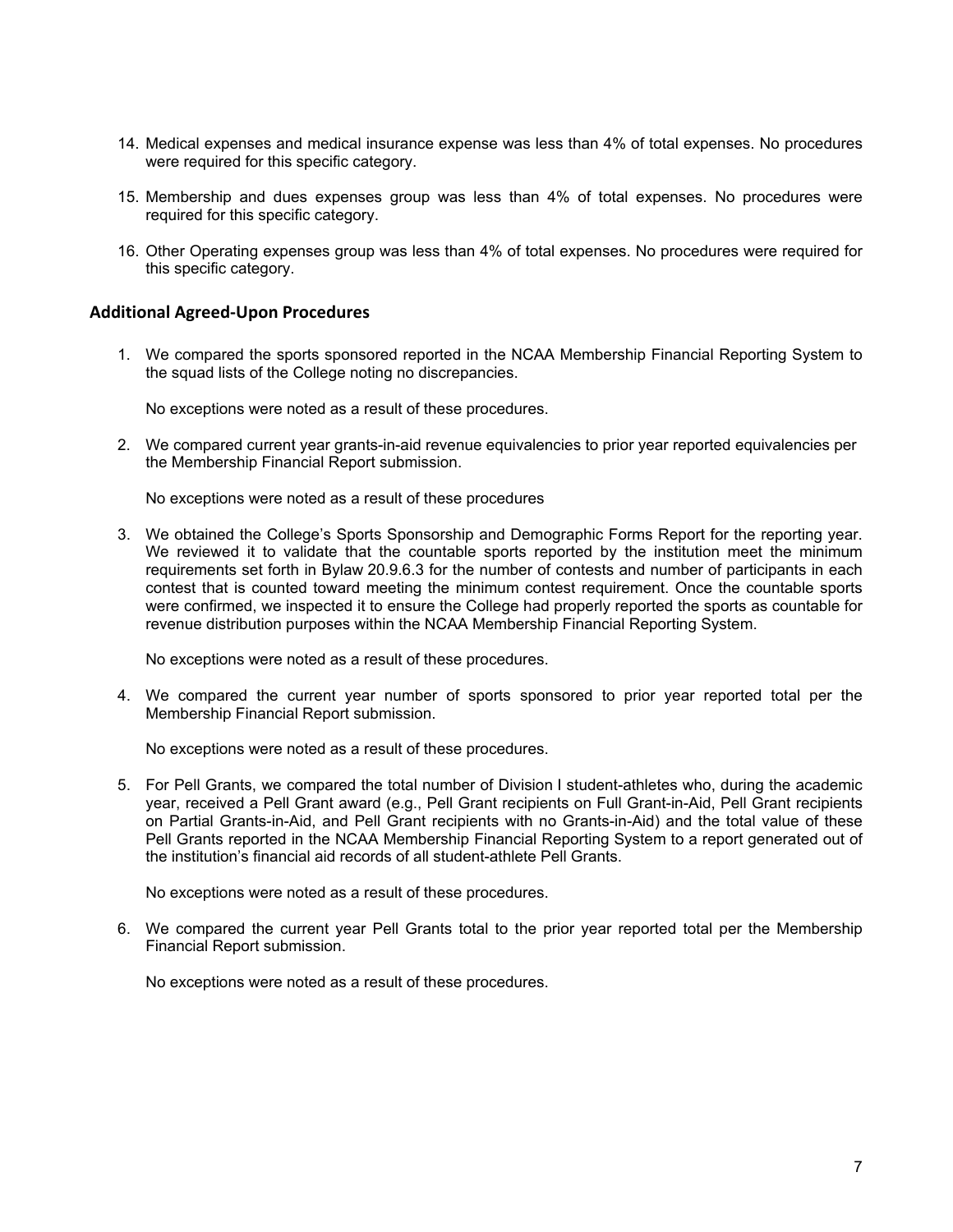#### **Agreed‐Upon Procedures for Other Reporting Items**

1. We obtained a repayment schedule for all outstanding intercollegiate athletics debt during the year ended June 30, 2019, and recalculated annual maturities (consisting of principal and interest) provided in the schedules. We compared the total annual maturities and total outstanding athletic related debt to supporting documentation and the College's general ledger.

No exceptions were noted as a result of these procedures.

2. We compared the total outstanding institutional debt at June 30, 2019, to supporting documentation and the College's audited financial statements.

No exceptions were noted as a result of these procedures.

3. We obtained a schedule of all athletics dedicated endowments maintained by athletics and the College at June 30, 2019. We compared the fair market value in the schedule to the general ledger.

No exceptions were noted as a result of these procedures.

4. We compared the total fair market value of the College's endowments at June 30, 2019 to the general ledger.

No exceptions were noted as a result of these procedures.

5. There were no athletics related capital expenditures made by athletics and the College during the year ended June 30, 2019. No procedures were required for this specific category.

We were not engaged to, and did not perform, an audit, the objective of which would be the expression of an opinion on the compliance of the accompanying Statement of Athletic Revenues and Expenses of the Intercollegiate Athletics Program (Unaudited) of The Citadel, The Military College of South Carolina or on compliance with NCAA Bylaw 3.2.4.15.1 for the year ended June 30, 2019. Accordingly, we do not express such an opinion. Had we performed additional procedures, other matters might have come to our attention that would have been reported to you.

This report is intended solely for the information and use of the management of The Citadel, The Military College of South Carolina and is not intended to be, and should not be, used by anyone other than this specified party.

Cherry Bekaert LLP

Greenville, South Carolina January 14, 2020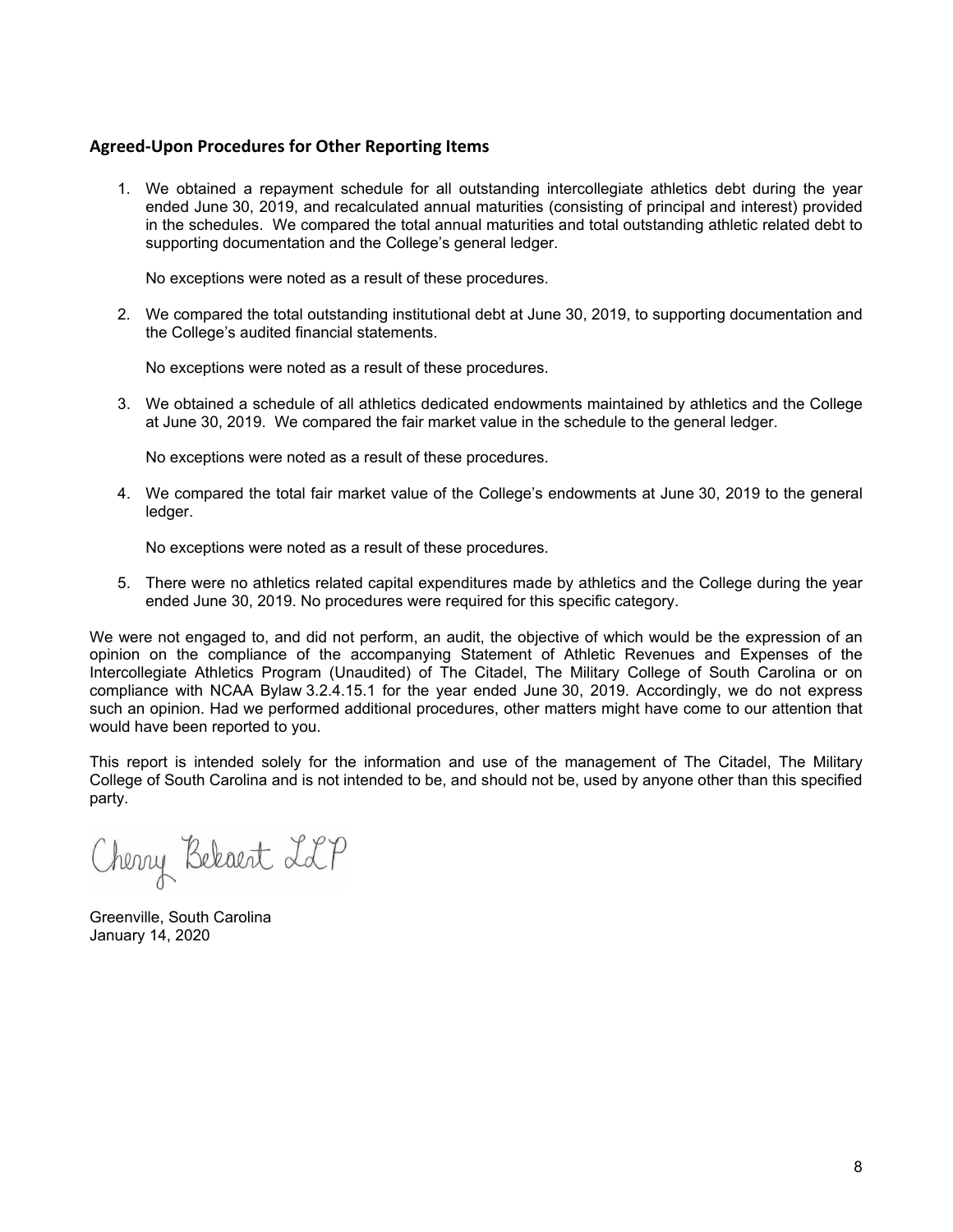# **THE CITADEL, THE MILITARY COLLEGE OF SOUTH CAROLINA INTERCOLLEGIATE ATHLETICS PROGRAM** STATEMENT OF ATHLETIC REVENUES AND EXPENSES (UNAUDITED)

### *YEAR ENDED JUNE 30, 2019*

|                                             | Football        |    | Other<br><b>Sports</b> |    | Men's<br>Nonprogram<br><b>Basketball</b><br><b>Specific</b> |    |            |    |            | <b>Total</b> |
|---------------------------------------------|-----------------|----|------------------------|----|-------------------------------------------------------------|----|------------|----|------------|--------------|
| <b>Operating Revenues:</b>                  |                 |    |                        |    |                                                             |    |            |    |            |              |
| <b>Ticket sales</b>                         | \$<br>1,435,668 | \$ | 66,373                 | \$ | 61,262                                                      | \$ |            | S  | 1,563,303  |              |
| Direct State or other governmental support  |                 |    |                        |    |                                                             |    | 552,836    |    | 552,836    |              |
| Student fees                                | 1,899,184       |    | 807,785                |    | 1,859,898                                                   |    | 3,095,226  |    | 7,662,093  |              |
| Direct institutional support                | 1,785,553       |    | 350,285                |    | 2,060,675                                                   |    | 246,446    |    | 4,442,959  |              |
| Guarantees                                  | 500,000         |    | 282,500                |    | 1,000                                                       |    |            |    | 783,500    |              |
| Contributions                               | 862,338         |    | 193,540                |    | 1,170,446                                                   |    | (58, 764)  |    | 2,167,560  |              |
| In-kind contributions                       |                 |    |                        |    | 4,398                                                       |    |            |    | 4,398      |              |
| <b>NCAA distributions</b>                   |                 |    |                        |    |                                                             |    | 387,341    |    | 387,341    |              |
| Program sales, concessions, novelty sales,  |                 |    |                        |    |                                                             |    |            |    |            |              |
| and parking                                 | 87,749          |    |                        |    | 14,473                                                      |    |            |    | 102,222    |              |
| Royalties, advertisements, and sponsorships |                 |    |                        |    | 58,365                                                      |    | 488,988    |    | 547,353    |              |
| Other revenue                               | 41,875          |    | 4,598                  |    | 29,465                                                      |    | 13,923     |    | 89,861     |              |
| <b>Total Operating Revenues</b>             | 6,612,367       |    | 1,705,081              |    | 5,259,982                                                   |    | 4,725,996  |    | 18,303,426 |              |
| Operating Expenses:                         |                 |    |                        |    |                                                             |    |            |    |            |              |
| Athletics student aid                       | 2,528,611       |    | 496,057                |    | 2,918,226                                                   |    | 349,005    |    | 6,291,899  |              |
| Guarantees                                  |                 |    | 13,500                 |    | 15,228                                                      |    |            |    | 28,728     |              |
| Coaching salaries and benefits              | 1,283,495       |    | 559,401                |    | 1,288,002                                                   |    |            |    | 3,130,898  |              |
| Support staff/administrative salaries       |                 |    |                        |    |                                                             |    |            |    |            |              |
| and benefits                                | 31,713          |    |                        |    |                                                             |    | 2,143,481  |    | 2,175,194  |              |
| Recruiting                                  | 137,542         |    | 42,709                 |    | 70,418                                                      |    |            |    | 250,669    |              |
| Team travel                                 | 250,821         |    | 175,449                |    | 468,104                                                     |    |            |    | 894,374    |              |
| Equipment, uniforms, and supplies           | 292,279         |    | 54,907                 |    | 388,015                                                     |    | 9,107      |    | 744,308    |              |
| Game expenses                               | 76,841          |    | 75,947                 |    | 91,779                                                      |    |            |    | 244,567    |              |
| Fundraising, marketing, and promotion       | 18,633          |    | 4,574                  |    | 11,048                                                      |    | 239,014    |    | 273,269    |              |
| Athletic facilities debt service            |                 |    |                        |    |                                                             |    | 1,067,234  |    | 1,067,234  |              |
| Direct overhead and administrative expenses | 54,300          |    | 1,167                  |    | 12,387                                                      |    | 1,451,274  |    | 1,519,128  |              |
| Medical expenses and medical insurance      | 13,669          |    | 2,903                  |    | 7,176                                                       |    | 79,937     |    | 103,685    |              |
| Memberships and dues                        | 3,761           |    | 17,245                 |    | 10,147                                                      |    | 44,786     |    | 75,939     |              |
| Other operating expenses                    | 211,915         |    | 33,844                 |    | 128,756                                                     |    | 297,602    |    | 672,117    |              |
| <b>Total Operating Expenses</b>             | 4,903,580       |    | 1,477,703              |    | 5,409,286                                                   |    | 5,681,440  |    | 17,472,009 |              |
| Excess (Deficiency) of Operating Revenues   |                 |    |                        |    |                                                             |    |            |    |            |              |
| over Expenses                               | 1,708,787       | \$ | 227,378                | \$ | (149, 304)                                                  | \$ | (955, 444) | \$ | 831,417    |              |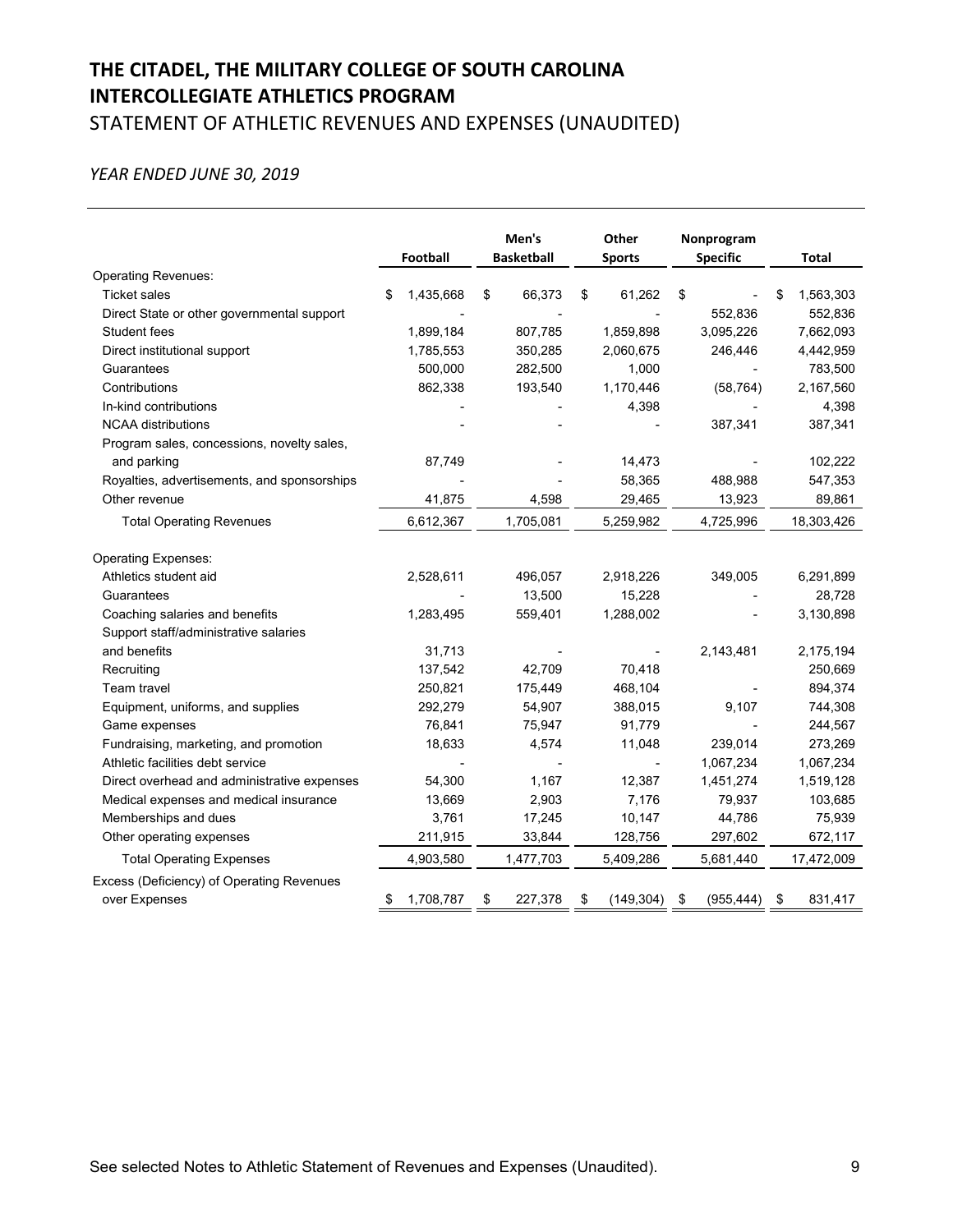# **THE CITADEL, THE MILITARY COLLEGE OF SOUTH CAROLINA INTERCOLLEGIATE ATHLETICS PROGRAM** SELECTED NOTES TO STATEMENT OF ATHLETIC REVENUES AND EXPENSES (UNAUDITED)

 *YEAR ENDED JUNE 30, 2019*

#### **Note 1—Basis of presentation**

The Statement of Athletic Revenues and Expenses of The Citadel, The Military College of South Carolina's (the "College") Intercollegiate Athletics Program (Unaudited) (the "Statement") was prepared on the accrual basis of accounting modified to omit depreciation expense and pledges which are not considered allocated until cash is received.

#### **Note 2—Contributions**

The College received a contribution totaling \$1,750,000 from a related party organization that constituted 10% or more of all contributions received by the Intercollegiate Athletic Program during the year ended June 30, 2019. Contributions are donations that are restricted for financial aid for student athletes and for the support of specific intercollegiate athletic programs.

### **Note 3—Gifts restricted for plant acquisitions and improvements**

During the year ended June 30, 2019, there were no gifts to the athletics department that were restricted for plant acquisitions and improvements.

## **Note 4—Gifts to the endowment and pledges receivable**

At June 30, 2019, the fair value for endowment funds specifically dedicated to support athletics was \$1,493,167. During the year ended June 30, 2019, gifts totaling \$62,452 were added to the athletics endowment funds. In addition, gross pledges receivable to support athletics was \$2,970 at June 30, 2019. Such amounts are not included in the Statement.

## **Note 5—Direct institutional support**

The College provided \$4,442,959 of direct institutional support to the Intercollegiate Athletic Program during the year ended June 30, 2019. This total was composed of transfers from non-athletic auxiliary of \$2,126,693, transfers from unrestricted gift funds of \$61,052, transfers from The Citadel Alumni Association of \$75,000, and waived student tuition and fees of \$2,180,214.

#### **Note 6—Contract with outside vendor**

On November 17, 2016, the College entered into an exclusive supplier contract with a soft drink vendor that provided for annual funding up to \$347,000 the year ended June 30, 2019. Such funding is restricted for specific purposes within the athletics department, including capital expenditures. The contract started on December 13, 2016, and ends on June 30, 2022.

#### **Note 7—Facility service charges**

Service charges are allocated to athletics buildings based on facility service personnel time spent or square footage and are included in the direct overhead and administrative expenses line item in the Statement.